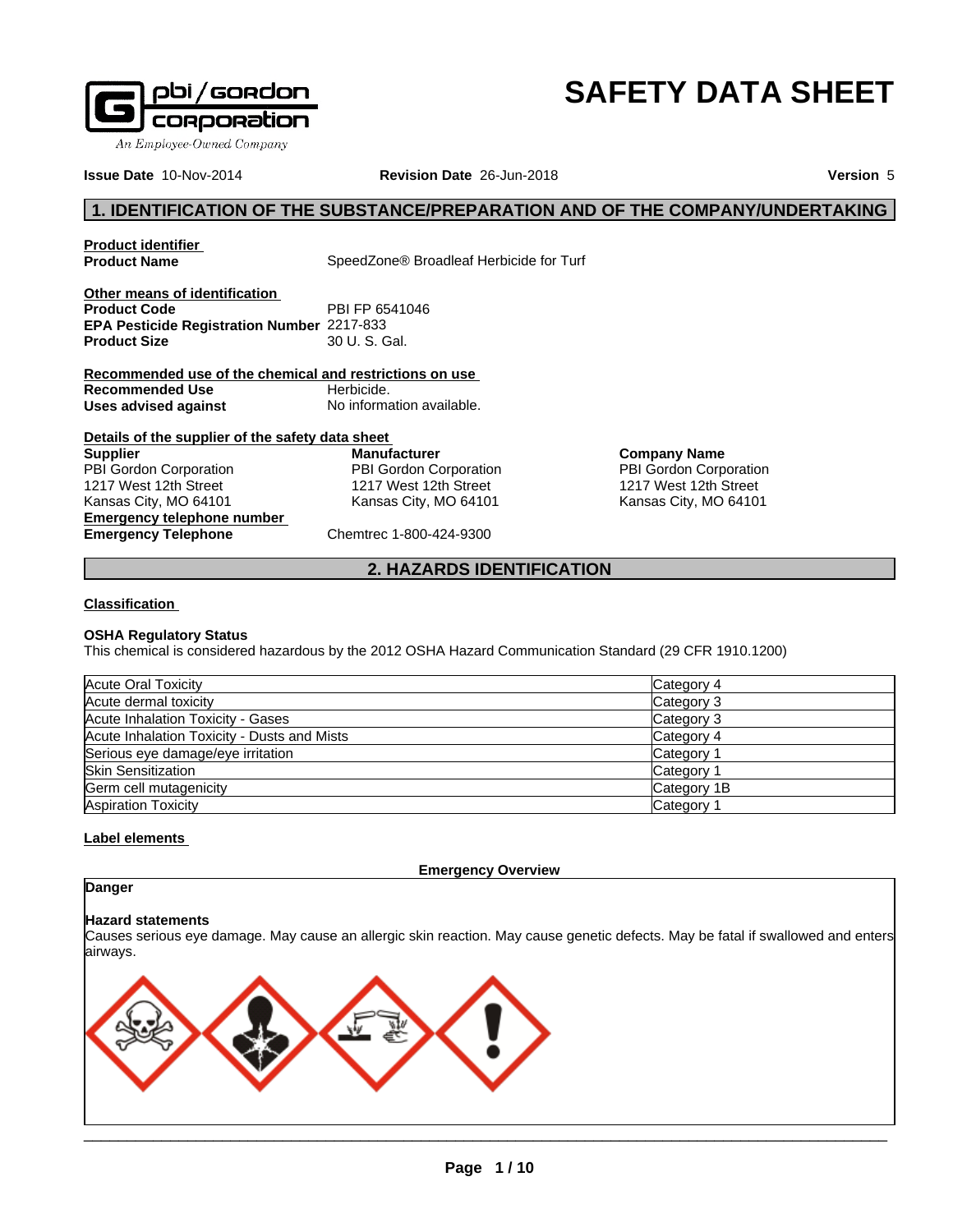#### **Appearance** Liquid **Physical State @20°C** Liquid **Odor** Esters

#### **Precautionary Statements - Prevention**

- Obtain special instructions before use
- Do not handle until all safety precautions have been read and understood
- Use personal protective equipment as required
- Wash face, hands and any exposed skin thoroughly after handling
- Do not eat, drink or smoke when using this product
- Avoid breathing dust/fume/gas/mist/vapors/spray
- Use only outdoors or in a well-ventilated area
- Contaminated work clothing should not be allowed out of the workplace
- Wear protective gloves

#### **Precautionary Statements - Response**

- IF exposed or concerned: Get medical advice/attention
- IF IN EYES: Rinse cautiously with water for several minutes. Remove contact lenses, if present and easy to do. Continue rinsing
- IF ON SKIN: Wash with plenty of soap and water
- Call a POISON CENTER or doctor/physician if you feel unwell
- Remove/Take off immediately all contaminated clothing
- Wash contaminated clothing before reuse
- If skin irritation or rash occurs: Get medical advice/attention
- IF INHALED: Remove victim to fresh air and keep at rest in a position comfortable for breathing
- Call a POISON CENTER or doctor/physician
- Rinse mouth
- IF SWALLOWED: Immediately call a POISON CENTER or doctor/physician
- Do NOT induce vomiting

#### **Precautionary Statements - Storage**

- Store locked up
- Store in a well-ventilated place. Keep container tightly closed

#### **Precautionary Statements - Disposal**

• Dispose of contents/container to an approved waste disposal plant

#### **Hazards not otherwise classified (HNOC)**

Have the product label with you when calling a poison control center or doctor or going in for treatment. You may also contact 1-877-800-5556 for emergency medical treatment advice.

#### **Other Information**

#### **3. COMPOSITION/INFORMATION ON INGREDIENTS**

| <b>Chemical Name</b>                                       | <b>CAS. Number</b> | Weight %   |
|------------------------------------------------------------|--------------------|------------|
| 2,4-D, 2-ethylhexyl ester                                  | 1928-43-4          | 28.57      |
| <b>Trade Secret</b>                                        | Proprietary        | $20 - 30*$ |
| $R(+)2(2$ Methyl-4-chlorophenoxy) propionic acid<br>(MCPP) | 16484-77-8         | 5.88       |
| 3,6-Dichloro-o-anisic acid (Dicamba)                       | 1918-00-9          | 1.71       |
| Carfentrazone-ethyl                                        | 128639-02-1        | 0.62       |
| Trade Secret                                               | Proprietary        | $0 - 10*$  |

\* The exact percentage (concentration) ofcomposition has been withheld as a trade secret

#### **4. FIRST AID MEASURES**

#### **First aid measures**

General **advice** If symptoms persist, call a physician. Do not breathe dust/fume/gas/mist/vapors/spray. Do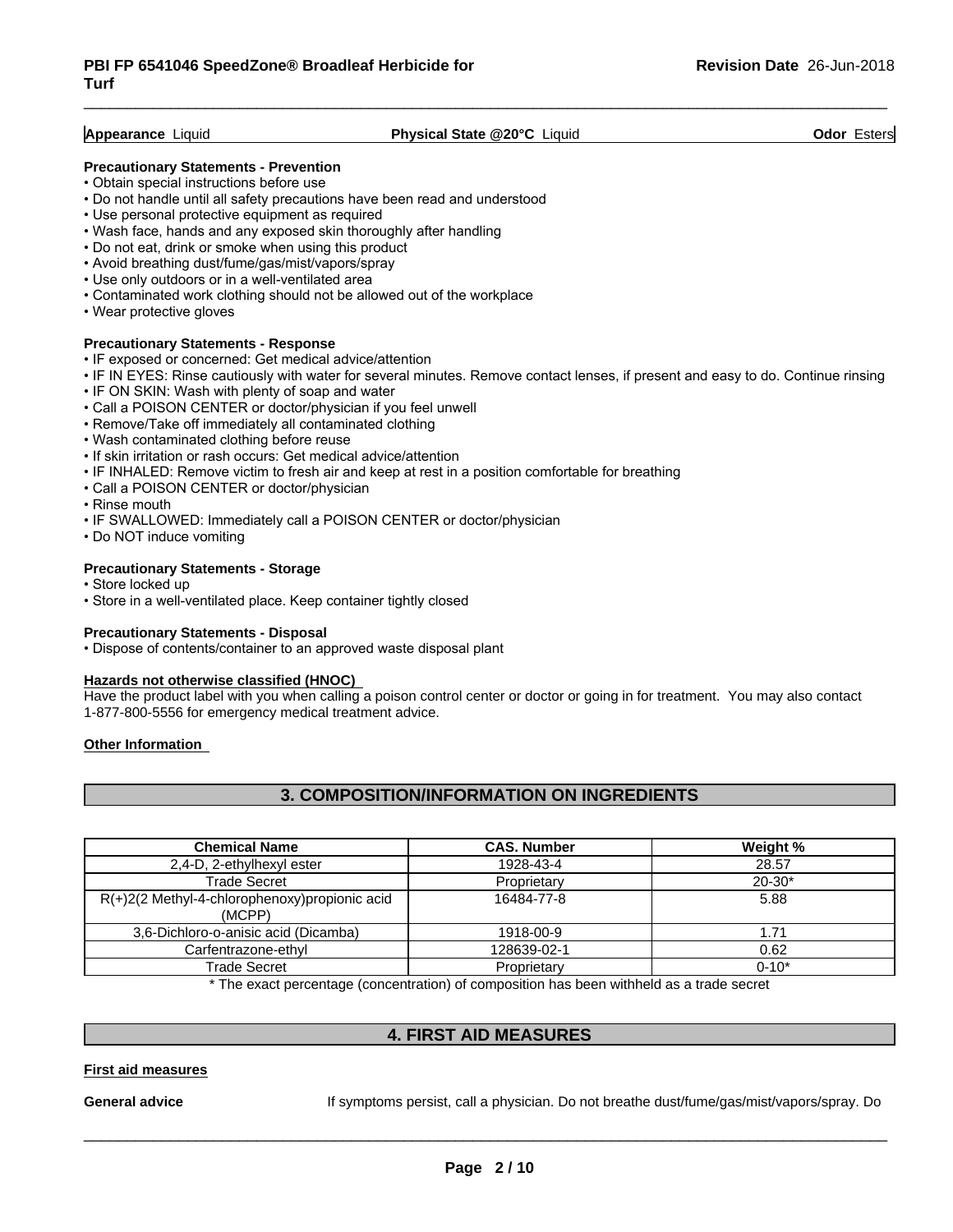| Immediately flush with plenty of water. After initial flushing, remove any contact lenses and<br>Eye contact<br>continue flushing for at least 15 minutes. Keep eye wide open while rinsing. If symptoms<br>persist, call a physician.<br><b>Skin Contact</b><br>Wash off immediately with soap and plenty of water while removing all contaminated<br>clothes and shoes. If skin irritation persists, call a physician.<br><b>Inhalation</b><br>Remove to fresh air. If breathing is irregular or stopped, administer artificial respiration.<br>Avoid direct contact with skin. Use barrier to give mouth-to-mouth resuscitation. Move to<br>fresh air in case of accidental inhalation of vapors or decomposition products. If symptoms<br>persist, call a physician.<br>Do NOT induce vomiting. Never give anything by mouth to an unconscious person. Call a<br>Ingestion<br>physician immediately. Vomiting may cause aspiration pneumonia.<br>Use personal protective equipment as required.<br>Self-protection of the first aider<br>Most important symptoms and effects, both acute and delayed<br>No information available.<br><b>Symptoms</b><br>Indication of any immediate medical attention and special treatment needed<br>May cause sensitization of susceptible persons. Treat symptomatically. Contains petroleum<br>Note to physicians<br>distillate - vomiting may cause aspiration pneumonia. | not get in eyes, on skin, or on clothing. |
|--------------------------------------------------------------------------------------------------------------------------------------------------------------------------------------------------------------------------------------------------------------------------------------------------------------------------------------------------------------------------------------------------------------------------------------------------------------------------------------------------------------------------------------------------------------------------------------------------------------------------------------------------------------------------------------------------------------------------------------------------------------------------------------------------------------------------------------------------------------------------------------------------------------------------------------------------------------------------------------------------------------------------------------------------------------------------------------------------------------------------------------------------------------------------------------------------------------------------------------------------------------------------------------------------------------------------------------------------------------------------------------------------------------------|-------------------------------------------|
|                                                                                                                                                                                                                                                                                                                                                                                                                                                                                                                                                                                                                                                                                                                                                                                                                                                                                                                                                                                                                                                                                                                                                                                                                                                                                                                                                                                                                    |                                           |
|                                                                                                                                                                                                                                                                                                                                                                                                                                                                                                                                                                                                                                                                                                                                                                                                                                                                                                                                                                                                                                                                                                                                                                                                                                                                                                                                                                                                                    |                                           |
|                                                                                                                                                                                                                                                                                                                                                                                                                                                                                                                                                                                                                                                                                                                                                                                                                                                                                                                                                                                                                                                                                                                                                                                                                                                                                                                                                                                                                    |                                           |
|                                                                                                                                                                                                                                                                                                                                                                                                                                                                                                                                                                                                                                                                                                                                                                                                                                                                                                                                                                                                                                                                                                                                                                                                                                                                                                                                                                                                                    |                                           |
|                                                                                                                                                                                                                                                                                                                                                                                                                                                                                                                                                                                                                                                                                                                                                                                                                                                                                                                                                                                                                                                                                                                                                                                                                                                                                                                                                                                                                    |                                           |
|                                                                                                                                                                                                                                                                                                                                                                                                                                                                                                                                                                                                                                                                                                                                                                                                                                                                                                                                                                                                                                                                                                                                                                                                                                                                                                                                                                                                                    |                                           |
|                                                                                                                                                                                                                                                                                                                                                                                                                                                                                                                                                                                                                                                                                                                                                                                                                                                                                                                                                                                                                                                                                                                                                                                                                                                                                                                                                                                                                    |                                           |
|                                                                                                                                                                                                                                                                                                                                                                                                                                                                                                                                                                                                                                                                                                                                                                                                                                                                                                                                                                                                                                                                                                                                                                                                                                                                                                                                                                                                                    |                                           |
|                                                                                                                                                                                                                                                                                                                                                                                                                                                                                                                                                                                                                                                                                                                                                                                                                                                                                                                                                                                                                                                                                                                                                                                                                                                                                                                                                                                                                    |                                           |

### **5. FIRE-FIGHTING MEASURES**

#### **Suitable extinguishing media**

Foam. Carbon dioxide (CO2). Dry chemical.

#### **Specific hazards arising from the chemical**

In the event of fire and/or explosion do not breathe fumes. May cause sensitization by inhalation and skin contact. Thermal decomposition can lead to release of irritating and toxic gases and vapors.

#### **Explosion data**

**Sensitivity to Mechanical Impact** None. **Sensitivity to Static Discharge** None.

#### **Protective equipment and precautions for firefighters**

As in any fire, wear self-contained breathing apparatus pressure-demand, MSHA/NIOSH (approved or equivalent) and full protective gear.

### **6. ACCIDENTAL RELEASE MEASURES**

### **Personal precautions, protective equipment and emergency procedures**

| <b>Personal precautions</b>                          | Avoid contact with skin, eyes or clothing. Use personal protective equipment as required.<br>Evacuate personnel to safe areas. Keep people away from and upwind of spill/leak.                                                                                                       |
|------------------------------------------------------|--------------------------------------------------------------------------------------------------------------------------------------------------------------------------------------------------------------------------------------------------------------------------------------|
| <b>Environmental precautions</b>                     |                                                                                                                                                                                                                                                                                      |
| <b>Environmental precautions</b>                     | Prevent entry into waterways, sewers, basements or confined areas. Do not flush into<br>surface water or sanitary sewer system. Prevent further leakage or spillage if safe to do so.<br>Prevent product from entering drains. See Section 12 for additional ecological information. |
| Methods and material for containment and cleaning up |                                                                                                                                                                                                                                                                                      |
| <b>Methods for containment</b>                       | Prevent further leakage or spillage if safe to do so.                                                                                                                                                                                                                                |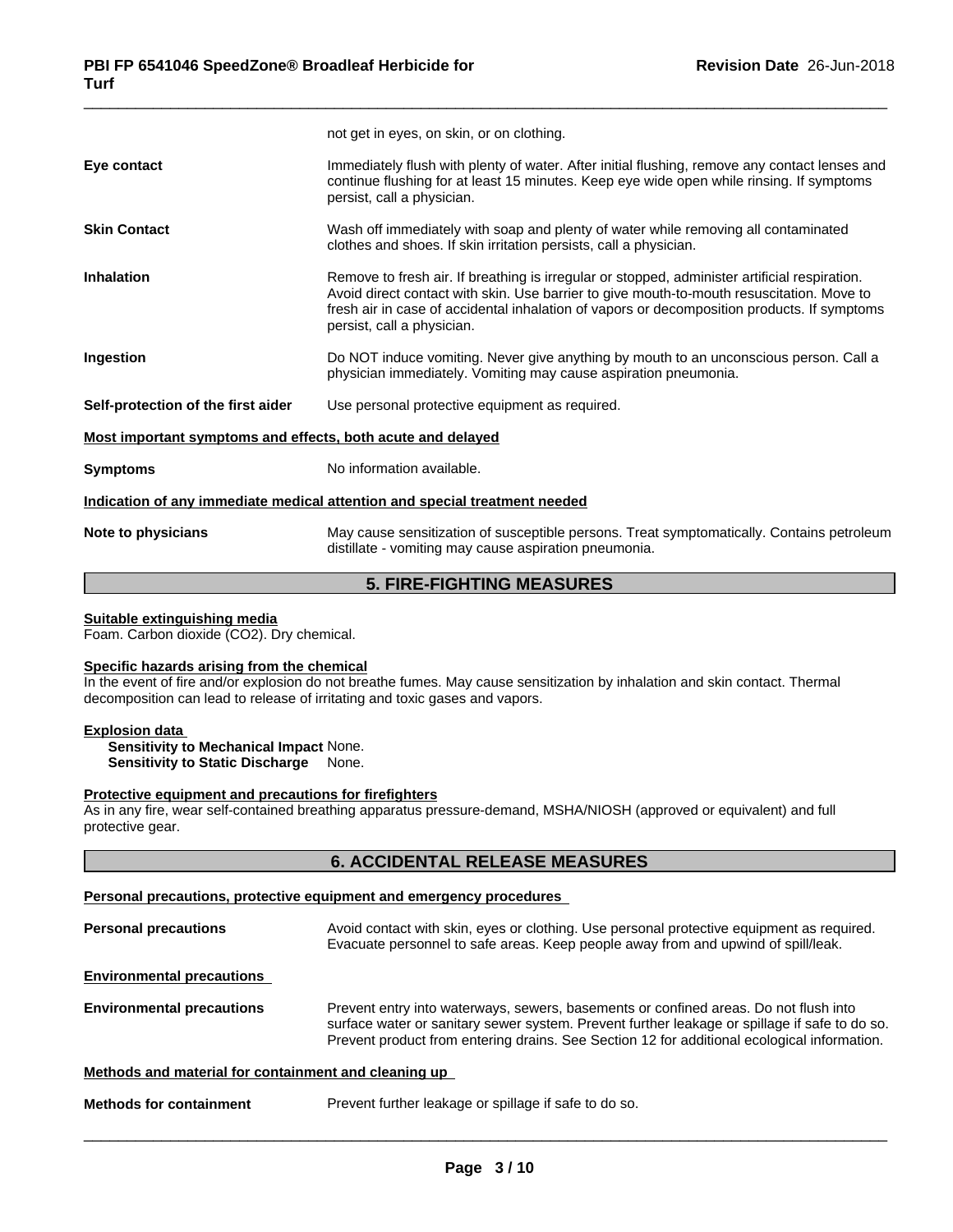| Methods for cleaning up                                      | Cover liquid spill with sand, earth or other non-combustible absorbent material. Use<br>personal protective equipment as required. Dam up. Take up mechanically, placing in<br>appropriate containers for disposal. Clean contaminated surface thoroughly. Soak up with<br>inert absorbent material. Pick up and transfer to properly labeled containers. |  |  |
|--------------------------------------------------------------|-----------------------------------------------------------------------------------------------------------------------------------------------------------------------------------------------------------------------------------------------------------------------------------------------------------------------------------------------------------|--|--|
|                                                              | <b>7. HANDLING AND STORAGE</b>                                                                                                                                                                                                                                                                                                                            |  |  |
| <b>Precautions for safe handling</b>                         |                                                                                                                                                                                                                                                                                                                                                           |  |  |
| Advice on safe handling                                      | Avoid contact with skin, eyes or clothing. Wash contaminated clothing before reuse. Do not<br>eat, drink or smoke when using this product. Use personal protective equipment as<br>required. Do not breathe dust/fume/gas/mist/vapors/spray. Use with local exhaust<br>ventilation.                                                                       |  |  |
| Conditions for safe storage, including any incompatibilities |                                                                                                                                                                                                                                                                                                                                                           |  |  |
| <b>Storage Conditions</b>                                    | Keep container tightly closed in a dry and well-ventilated place. Keep out of the reach of<br>children. Keep in properly labeled containers. Keep from freezing.                                                                                                                                                                                          |  |  |
| Incompatible materials                                       | None known.                                                                                                                                                                                                                                                                                                                                               |  |  |
|                                                              |                                                                                                                                                                                                                                                                                                                                                           |  |  |

### **8. EXPOSURE CONTROLS/PERSONAL PROTECTION**

### **Control parameters**

#### **Exposure Guidelines**

| 2,4-D, 2-ethylhexyl ester<br>TWA: 10 mg/m <sup>3</sup> inhalable fraction                                                                                                                                                                                                                                                                                         | TWA: $10 \text{ mg/m}^3$                                                                 |                                       |  |  |
|-------------------------------------------------------------------------------------------------------------------------------------------------------------------------------------------------------------------------------------------------------------------------------------------------------------------------------------------------------------------|------------------------------------------------------------------------------------------|---------------------------------------|--|--|
|                                                                                                                                                                                                                                                                                                                                                                   |                                                                                          | IDLH: 100 mg/m <sup>3</sup> , TWA: 10 |  |  |
| 1928-43-4<br>S*                                                                                                                                                                                                                                                                                                                                                   |                                                                                          | mg/m <sup>3</sup>                     |  |  |
| NIOSH IDLH Immediately Dangerous to Life or Health                                                                                                                                                                                                                                                                                                                |                                                                                          |                                       |  |  |
| <b>Other Information</b><br>(11th Cir., 1992).                                                                                                                                                                                                                                                                                                                    | Vacated limits revoked by the Court of Appeals decision in AFL-CIO v. OSHA, 965 F.2d 962 |                                       |  |  |
| Appropriate engineering controls                                                                                                                                                                                                                                                                                                                                  |                                                                                          |                                       |  |  |
| <b>Engineering Controls</b>                                                                                                                                                                                                                                                                                                                                       | Ensure adequate ventilation, especially in confined areas.                               |                                       |  |  |
| Individual protection measures, such as personal protective equipment                                                                                                                                                                                                                                                                                             |                                                                                          |                                       |  |  |
| Tight sealing safety goggles. Face protection shield.<br><b>Eye/face protection</b>                                                                                                                                                                                                                                                                               |                                                                                          |                                       |  |  |
| Wear long-sleeved shirt, long pants, socks and shoes. Chemical resistant gloves.<br>Skin and body protection                                                                                                                                                                                                                                                      |                                                                                          |                                       |  |  |
| If exposure limits are exceeded or irritation is experienced, NIOSH/MSHA approved<br><b>Respiratory protection</b><br>respiratory protection should be worn. Positive-pressure supplied air respirators may be<br>required for high airborne contaminant concentrations. Respiratory protection must be<br>provided in accordance with current local regulations. |                                                                                          |                                       |  |  |

#### **General Hygiene Considerations** When using do not eat, drink or smoke. Wash contaminated clothing before reuse. Regular cleaning of equipment, work area and clothing is recommended.

### **9. PHYSICAL AND CHEMICAL PROPERTIES**

### **Information on basic physical and chemical properties**

| Physical State @20°C | ∟iquid |                |                          |
|----------------------|--------|----------------|--------------------------|
| Appearance           | Liquid | Odor           | Esters                   |
| Color                | Amber  | Odor threshold | No information available |

 $\overline{\phantom{a}}$  ,  $\overline{\phantom{a}}$  ,  $\overline{\phantom{a}}$  ,  $\overline{\phantom{a}}$  ,  $\overline{\phantom{a}}$  ,  $\overline{\phantom{a}}$  ,  $\overline{\phantom{a}}$  ,  $\overline{\phantom{a}}$  ,  $\overline{\phantom{a}}$  ,  $\overline{\phantom{a}}$  ,  $\overline{\phantom{a}}$  ,  $\overline{\phantom{a}}$  ,  $\overline{\phantom{a}}$  ,  $\overline{\phantom{a}}$  ,  $\overline{\phantom{a}}$  ,  $\overline{\phantom{a}}$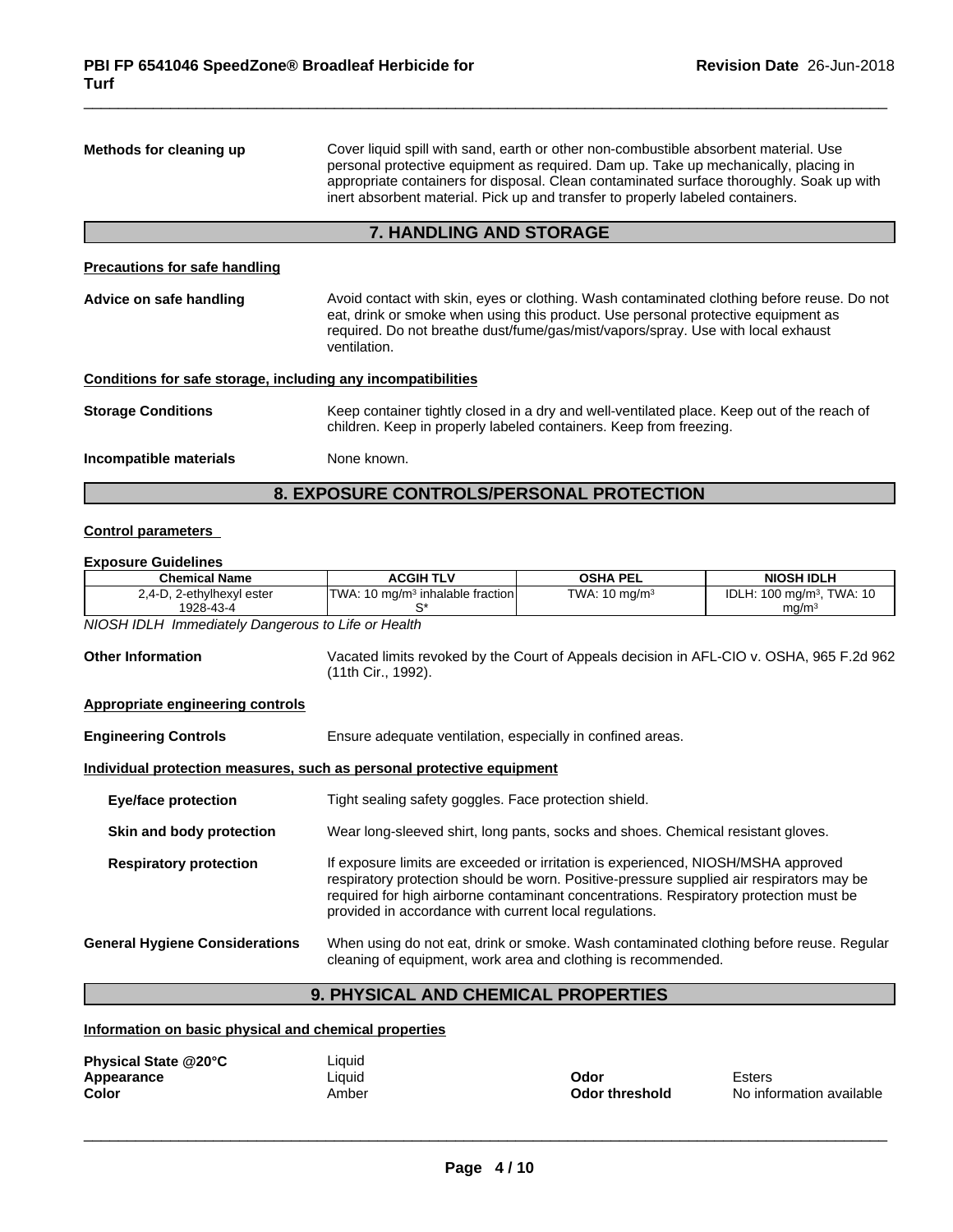| <b>Property</b><br>рH<br>Melting point/freezing point<br>Boiling point / boiling range | Values<br>Not Applicable<br>$<$ 35 °F<br>> 93 °C / 200 °F | Remarks • Method                 |
|----------------------------------------------------------------------------------------|-----------------------------------------------------------|----------------------------------|
| <b>Flash point</b>                                                                     | $> 94$ °C $/ > 201$ °F                                    | Pensky-Martens Closed Cup (PMCC) |
| <b>Evaporation rate</b>                                                                | < 1                                                       |                                  |
| Flammability (solid, gas)                                                              | No information available                                  |                                  |
| <b>Flammability Limit in Air</b>                                                       |                                                           |                                  |
| <b>Upper flammability limit:</b>                                                       | No information available                                  |                                  |
| Lower flammability limit:                                                              | No information available                                  |                                  |
| Vapor pressure                                                                         | No information available                                  |                                  |
| Vapor density                                                                          | No information available                                  |                                  |
| <b>Specific Gravity</b>                                                                | 0.9665                                                    |                                  |
| <b>Water solubility</b>                                                                | Emulsifiable                                              |                                  |
| Solubility in other solvents                                                           | No information available                                  |                                  |
| <b>Partition coefficient</b>                                                           | No information available                                  |                                  |
| <b>Autoignition temperature</b>                                                        | No information available                                  |                                  |
| <b>Decomposition temperature</b>                                                       | No information available                                  |                                  |
| <b>Oxidizing properties</b>                                                            | No information available                                  |                                  |
| <b>Other Information</b>                                                               |                                                           |                                  |

**Density VALUE** 8.05 pounds/gallon

### **10. STABILITY AND REACTIVITY**

**Reactivity** No data available

#### **Chemical stability** Stable.

**Possibility of Hazardous Reactions** None under normal processing.

## **Hazardous polymerization**

Will not occur.

### **Conditions to avoid**

Keep from freezing.

#### **Incompatible materials** None known.

#### **Hazardous Decomposition Products**

May emit toxic fumes under fire conditions. Hydrogen chloride. Nitrogen oxides (NOx). Carbon monoxide.

#### **11. TOXICOLOGICAL INFORMATION**

#### **Information on likely routes of exposure**

| <b>Product Information</b> |                                                                                  |
|----------------------------|----------------------------------------------------------------------------------|
| <b>Inhalation</b>          | Irritant, moderate respiratory.                                                  |
| Eye contact                | Moderately irritating to the eyes.                                               |
| <b>Skin Contact</b>        | Moderate skin irritation.                                                        |
| Ingestion                  | Ingestion of large amounts can cause abdominal discomfort, nausea, and vomiting. |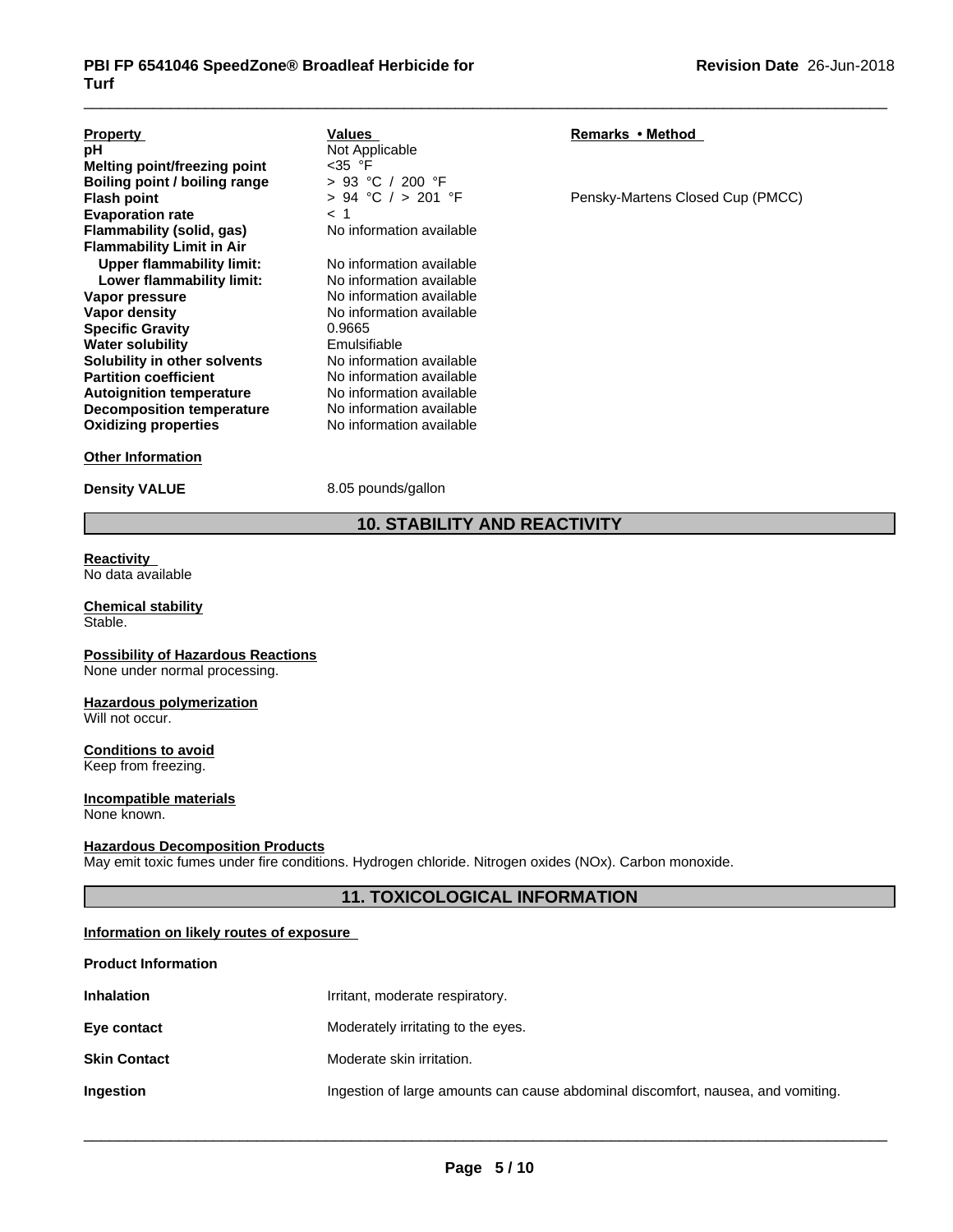| <b>Chemical Name</b>                                                           | LD50 Oral VALUE (mg/kg) | <b>LD50 Dermal VALUE</b>             | <b>LC50 Inhalation (DUST) VALUE</b> |
|--------------------------------------------------------------------------------|-------------------------|--------------------------------------|-------------------------------------|
| 2,4-D, 2-ethylhexyl ester                                                      | $=$ 300 mg/kg (Rat)     |                                      |                                     |
| 1928-43-4                                                                      |                         |                                      |                                     |
| Trade Secret                                                                   | $>$ 5000 mg/kg (Rat)    | $>$ 2000 mg/kg (Rabbit)              | $> 5.2$ mg/L (Rat) 4 h              |
| $R(+)2(2)$<br>Methyl-4-chlorophenoxy) propionic<br>acid (MCPP)<br>l 16484-77-8 | $= 1050$ mg/kg (Rat)    | $>$ 4 g/kg (Rat)                     |                                     |
| 3.6-Dichloro-o-anisic acid<br>(Dicamba)<br>1918-00-9                           | $= 1039$ mg/kg (Rat)    | $> 1$ g/kg (Rat) $> 2$ g/kg (Rabbit) |                                     |
| Trade Secret                                                                   | $= 8400$ mg/kg (Rat)    | > 2000 mg/kg (Rabbit)                | $= 3400$ ppm (Rat) 4 h              |

#### **Information on toxicological effects**

**Symptoms** No information available.

#### **Delayed and immediate effects as well as chronic effects from short and long-term exposure**

**Germ** cell mutagenicity

**Sensitization**<br> **Sensitization**<br> **Germ cell mutagenicity**<br> **No** information available.

**Carcinogenicity** The International Agency for Research on Cancer (IARC) lists chlorophenoxy herbicides in its Group 2B (limited evidence for Carcinogenicity in humans.) The US EPA has given the chlorophenoxy Herbicides 2,4-D, 2,4-DP, MCPP, and MCPA a Class D classification (not classifiable as to human carcinogenicity.) More current 2,4-D lifetime feeding studies in rats and mice did not show carcinogenic effects and a recent World Health Organization (WHO) review of 2,4-D toxicology has concluded that 2,4-D is not a carcinogen. The table below indicates whether each agency has listed any ingredient as a carcinogen.

| <b>Chemical Name</b>       | <b>ACGIH</b> | <b>IARC</b> | <b>NTP</b> | <b>OSHA</b> |
|----------------------------|--------------|-------------|------------|-------------|
| 2,4-D, 2-ethylhexyl ester  |              | Group 2B    |            | "           |
| 1928-43-4                  |              |             |            |             |
| $R(+)2(2)$                 |              | Group 2B    |            |             |
| Methyl-4-chlorophenoxy)pro |              |             |            |             |
| pionic acid (MCPP)         |              |             |            |             |
| 16484-77-8                 |              |             |            |             |

*IARC (International Agency for Research on Cancer)*

*Group 2B - Possibly Carcinogenic to Humans*

*OSHA (Occupational Safety and Health Administration of the US Department of Labor)*

*X - Present*

| <b>Reproductive toxicity</b><br><b>STOT - single exposure</b> | No information available.<br>No information available.                                                 |
|---------------------------------------------------------------|--------------------------------------------------------------------------------------------------------|
| <b>STOT - repeated exposure</b>                               | No information available.                                                                              |
| <b>Chronic toxicity</b>                                       | Repeated contact may cause allergic reactions in very susceptible persons. Avoid repeated<br>exposure. |
| <b>Aspiration hazard</b>                                      | Vomiting may cause aspiration pneumonia.                                                               |
| Numerical measures of toxicity - Product Information          |                                                                                                        |
| <b>Unknown Toxicity</b>                                       | 32 % of the mixture consists of ingredient(s) of unknown toxicity                                      |
| LD50 Oral VALUE (mg/kg)                                       | > 2000 mg/kg Rat-male Rat-female                                                                       |

**LD50 Dermal VALUE** > 1000 mg/kg **LC50** Inhalation (DUST) VALUE **The following values are calculated based on chapter 3.1 of the GHS document**

**ATEmix (inhalation-gas)** 1864 mg/L

#### **12. ECOLOGICAL INFORMATION**

**Ecotoxicity**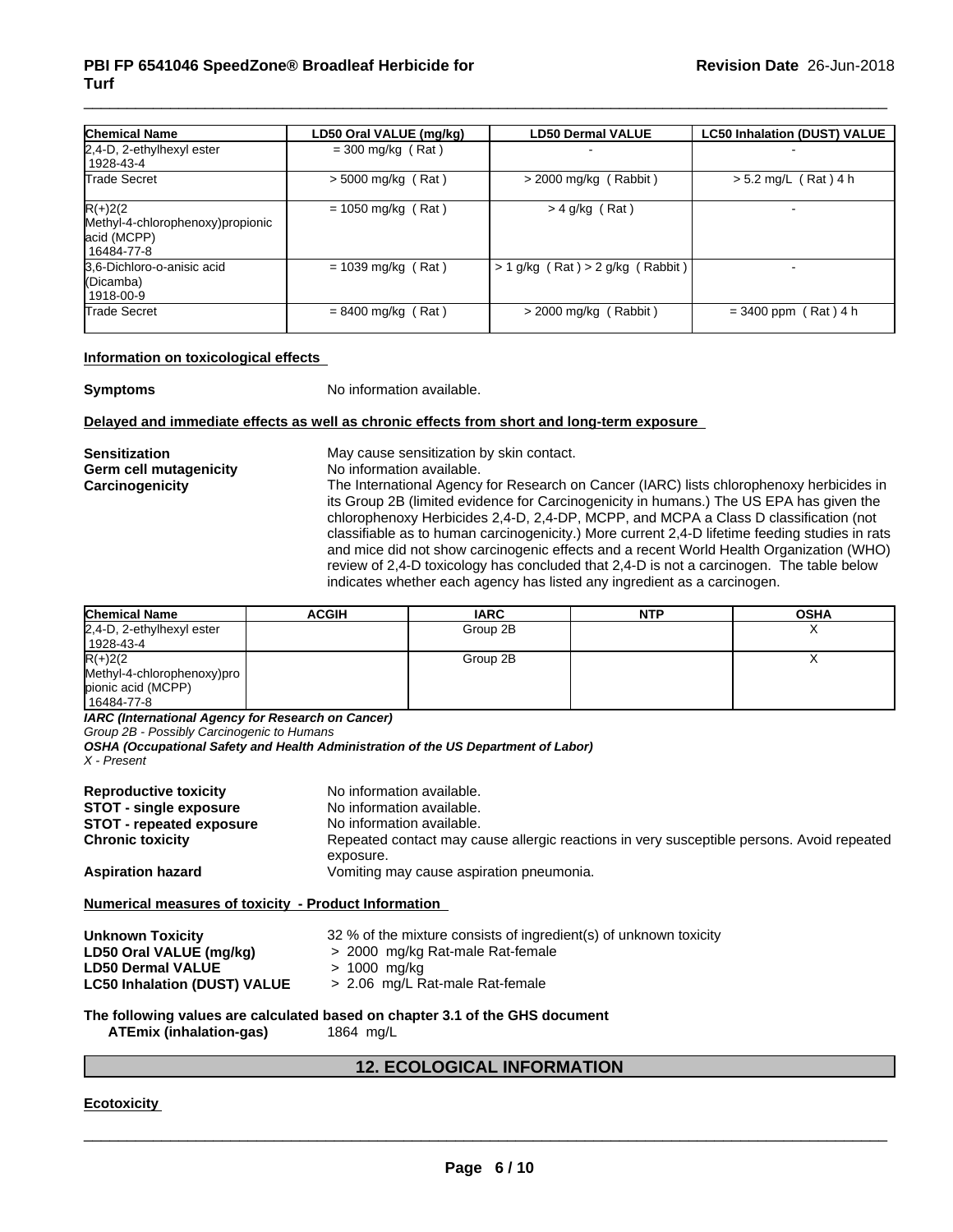Very toxic to aquatic life with long lasting effects This pesticide is toxic to fish and aquatic invertebrates and may adversely affect non-target plants. DO NOT apply directly to water, to areas where surface water is present or to intertidal areas below the mean high water mark Drift and runoff may be hazardous to aquatic organisms in water adjacent to treated areas. DO NOT contaminate waters when disposing of equipment wash waters or rinsate

#### 33% of the mixture consists of components(s) of unknown hazards to the aquatic environment

| <b>Chemical Name</b>      | Algae/aquatic plants      | <b>Fish</b>                | <b>Toxicity to</b> | <b>Crustacea</b>           |
|---------------------------|---------------------------|----------------------------|--------------------|----------------------------|
|                           |                           |                            | microorganisms     |                            |
| 2,4-D, 2-ethylhexyl ester | 30:120h                   | 6 - 8.7: 96 h Oncorhynchus |                    |                            |
| 1928-43-4                 | Pseudokirchneriella       | mykiss mg/L LC50           |                    |                            |
|                           | subcapitata mg/L EC50 30: | flow-through 7.8: 96 h     |                    |                            |
|                           | 120 h Pseudokirchneriella | Oncorhynchus mykiss mg/L   |                    |                            |
|                           | subcapitata mg/L EC50     | LC50 static 11.5: 96 h     |                    |                            |
|                           | static                    | Lepomis macrochirus mg/L   |                    |                            |
|                           |                           | LC50 static                |                    |                            |
| Trade Secret              |                           | 2.2: 96 h Lepomis          |                    | 4720: 96 h Den-dronereides |
|                           |                           | macrochirus mg/L LC50      |                    | heteropoda mg/L LC50       |
|                           |                           | static 2.4: 96 h           |                    |                            |
|                           |                           | Oncorhynchus mykiss mg/L   |                    |                            |
|                           |                           | LC50 static 45: 96 h       |                    |                            |
|                           |                           | Pimephales promelas mg/L   |                    |                            |
|                           |                           | LC50 flow-through          |                    |                            |
| Trade Secret              |                           | 9.22: 96 h Oncorhynchus    |                    | 6.14: 48 h Daphnia magna   |
|                           |                           | mykiss mg/L LC50           |                    | ma/L EC50                  |

#### **Persistence and degradability**

No information available.

#### **Bioaccumulation**

No information available.

#### **Other adverse effects**

No information available

### **13. DISPOSAL CONSIDERATIONS**

| Waste treatment methods       |                                                                                                        |
|-------------------------------|--------------------------------------------------------------------------------------------------------|
| <b>Disposal of wastes</b>     | Disposal should be in accordance with applicable regional, national and local laws and<br>regulations. |
| <b>Contaminated packaging</b> | Do not reuse container, unless specified by the manufacturer.                                          |
| <b>US EPA Waste Number</b>    | No information available                                                                               |
|                               |                                                                                                        |

#### **14. TRANSPORT INFORMATION**

| <b>DOT</b>                  |                                                                                                                                                                                                                                                                            |
|-----------------------------|----------------------------------------------------------------------------------------------------------------------------------------------------------------------------------------------------------------------------------------------------------------------------|
| <b>Proper Shipping Name</b> | For package sizes less than 43.48 gallons: product is non-regulated.                                                                                                                                                                                                       |
| <b>Description</b>          | For package sizes 43.48 gallons or greater: UN3082, Environmentally Hazardous<br>Substances, Liquid, N.O.S., 9, PGIII, RQ (2,4-D)<br>The following guidelines apply for domestic ground transport. If shipping by air or ocean,<br>please contact our Transportation Dept. |
|                             | PESTICIDES, NOI, INCLUDING DEFOLIANTS, FUNGICIDES, HERBICIDES, OR<br><b>INSECTICIDES</b><br>NMFC 155050-6                                                                                                                                                                  |
|                             | If shipped in bulk conatiners (greater than 119 gallons), this product is a Marine Pollutant.                                                                                                                                                                              |
|                             | When shipped as a Hazardous Material, label required is Class 9 (Miscellaneous).                                                                                                                                                                                           |
|                             |                                                                                                                                                                                                                                                                            |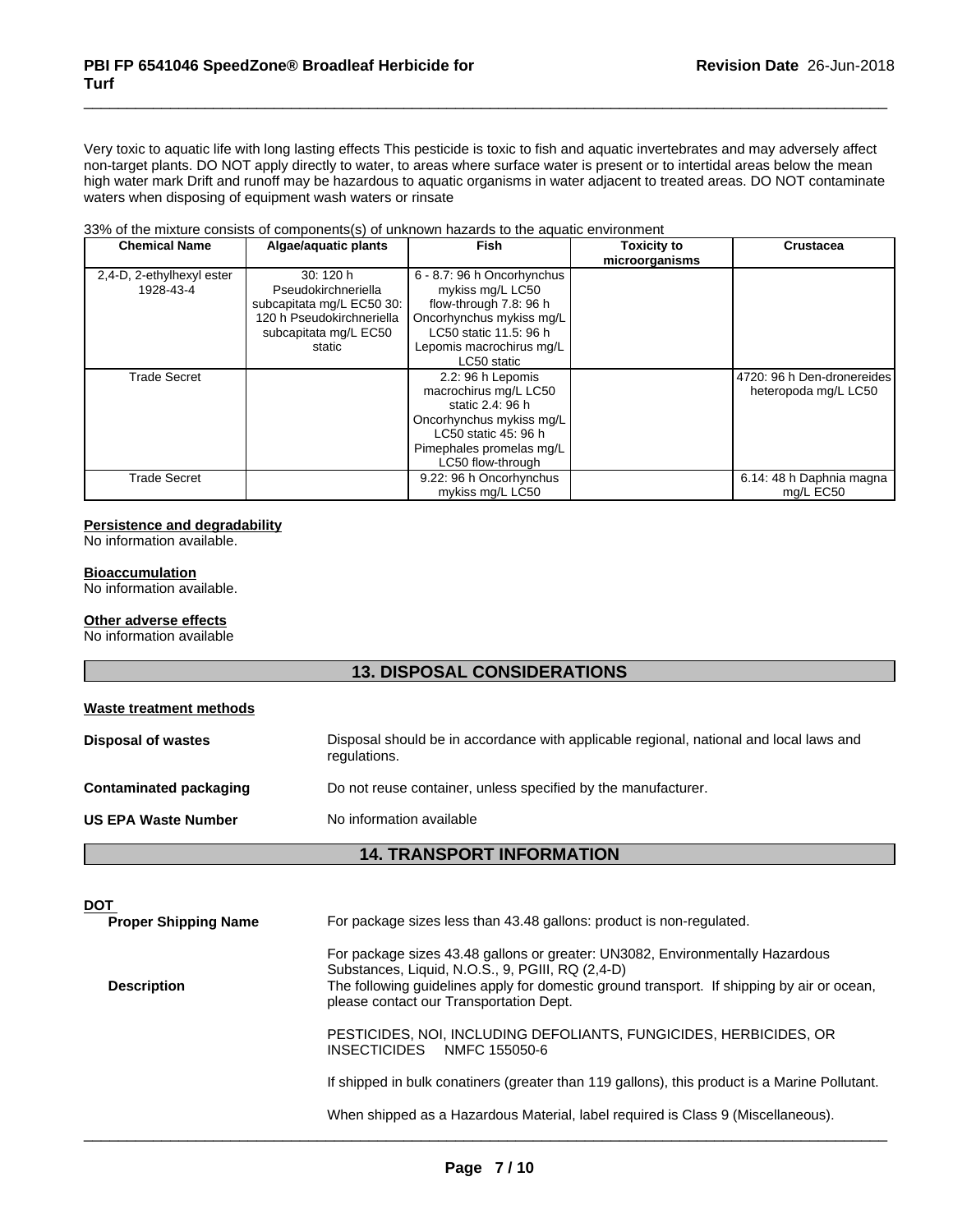Placards required on bulk shipments only.

### **15. REGULATORY INFORMATION**

#### **U.S. EPA Label Information**

**EPA Pesticide Registration Number** 2217-833

#### **Federal Insecticide, Fungicide, Rodenticide Act Regulations**

This chemical is a pesticide product registered by the Environmental Protection Agency and is subject to certain labeling requirements under federal pesticide law. These requirements differ from the classification criteria and hazard information required for safety data sheets, and for workplace labels of non-pesticide chemicals. Following is the hazard information as required on the pesticide label:

#### **EPA Pesticide Label**

CAUTION

KEEP OUT OF REACH OF CHILDREN

Hazards to Human and Domestic Animals

CAUTION: Causes moderate eye irritation. Harmful if absorbed through the skin. Avoid contact with skin, eyes, or clothing. Harmful if swallowed. Prolonged or frequently repeated skin contact may cause allergic reactions in some individuals. Environmental Hazards

This pesticide is toxic to fish and aquatic invertebrates and may adversely affect non-target plants. Do not apply directly to water, to areas where surface water is present, or to intertidal areas below the mean high water mark. Drift and runoff may be hazardous to aquatic organisms in water adjacent to treated areas. Do not contaminate water when disposing of equipment wash waters or rinsate. This chemical has properties and characteristics associated with chemicals detected in groundwater. The use of this chemical in areas where soils are permeable, particularly where the water table is shallow, may result in groundwater contamination. Application around a cistern or well may result in contamination of drinking water or groundwater.

### **International Inventories**

| <b>TSCA</b>          | Not Listed |
|----------------------|------------|
| <b>DSL/NDSL</b>      | Not Listed |
| <b>EINECS/ELINCS</b> | Not Listed |
| <b>ENCS</b>          | Not Listed |
| <b>IECSC</b>         | Not Listed |
| <b>KECL</b>          | Not Listed |
| <b>PICCS</b>         | Not Listed |
| <b>AICS</b>          | Not Listed |

#### **Legend:**

 **TSCA** - United States Toxic Substances Control Act Section 8(b) Inventory

 **DSL/NDSL** - Canadian Domestic Substances List/Non-Domestic Substances List

 **EINECS/ELINCS** - European Inventory of Existing Chemical Substances/European List of Notified Chemical Substances

 **ENCS** - Japan Existing and New Chemical Substances

 **IECSC** - China Inventory of Existing Chemical Substances

 **KECL** - Korean Existing and Evaluated Chemical Substances

 **PICCS** - Philippines Inventory of Chemicals and Chemical Substances

 **AICS** - Australian Inventory of Chemical Substances

| <b>Chemical Name</b>                                           | <b>TSCA</b> | <b>DSL</b> | <b>NDSL</b> | <b>EINECS</b> | <b>ELINCS</b> | <b>ENCS</b> | <b>IECSC</b> | <b>KECL</b> | <b>PICCS</b> | <b>AICS</b> |
|----------------------------------------------------------------|-------------|------------|-------------|---------------|---------------|-------------|--------------|-------------|--------------|-------------|
| 2,4-D, 2-ethylhexyl ester                                      |             |            |             |               |               |             |              |             |              |             |
| <b>Trade Secret</b>                                            |             |            |             | ↗             |               |             |              |             |              |             |
| $R(+)2(2)$<br>Methyl-4-chlorophenoxy)pro<br>pionic acid (MCPP) |             |            |             | ∧             |               |             |              |             |              |             |
| 3,6-Dichloro-o-anisic acid<br>(Dicamba)                        |             |            |             | ⋏             |               |             |              |             |              |             |
| Carfentrazone-ethyl                                            |             |            |             |               |               |             |              |             |              |             |
| Trade Secret                                                   |             |            |             |               |               |             |              |             |              |             |

#### **US Federal Regulations**

#### **SARA 313**

Section 313 of Title III of the Superfund Amendments and Reauthorization Act of 1986 (SARA). This product contains a chemical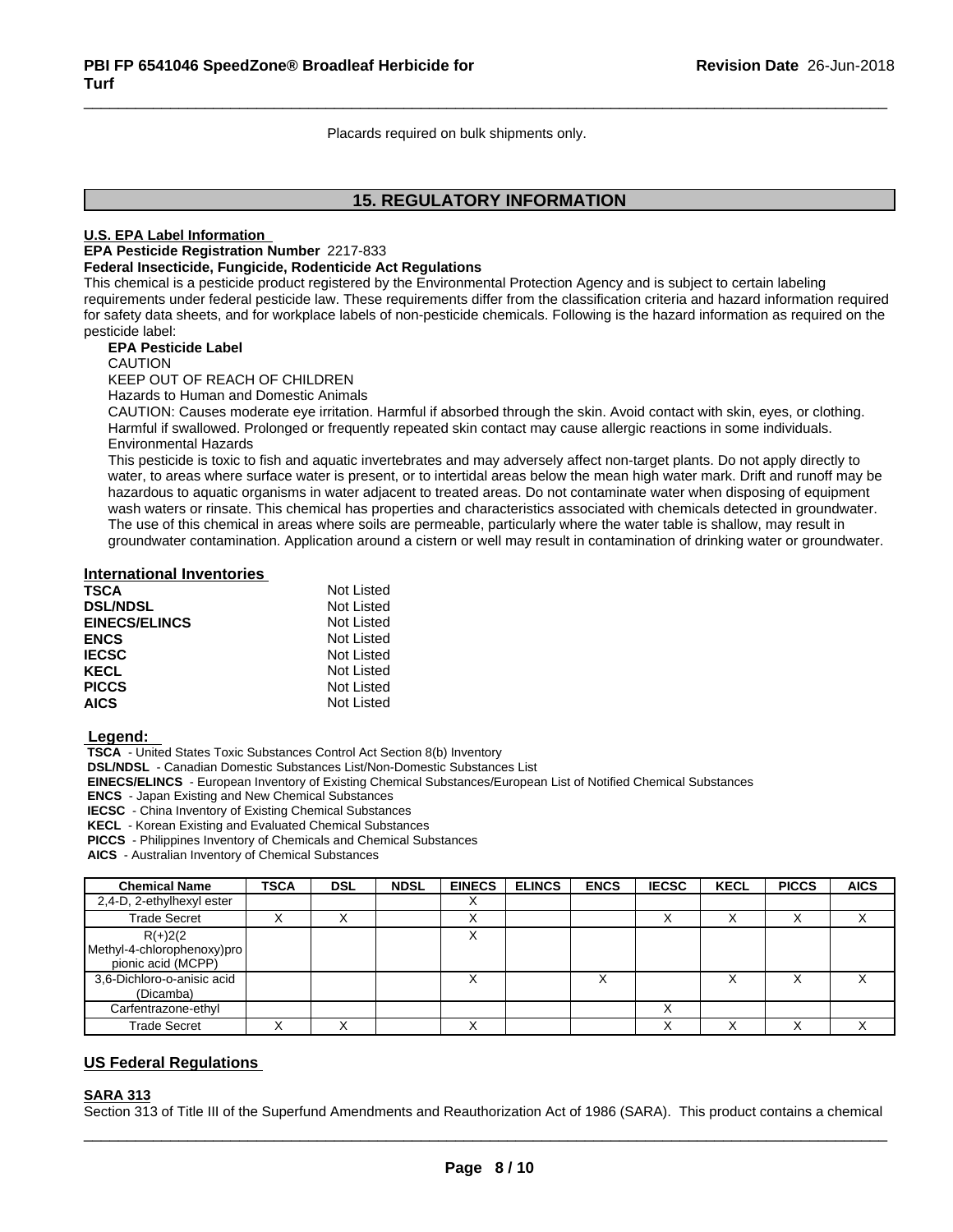or chemicals which are subject to the reporting requirements of the Act and Title 40 of the Code of Federal Regulations, Part 372

| Chemical<br>∣ Name                                                       | <br>` Values %<br>hreshold<br>ιл |
|--------------------------------------------------------------------------|----------------------------------|
| 1928-43-4<br>ester<br>lhavı.<br>$\sim$ ,4 $\sim$<br>∧שוו<br>·−⊏แเท…      | v.                               |
| $-1918 - 00 - 9$<br>$3.6-D$<br>sic acid (Dicamba) -<br>Dichloro-o-anisio | . ت                              |

| SARA 311/312 Hazard Categories    |     |  |
|-----------------------------------|-----|--|
| Acute health hazard               | Yes |  |
| <b>Chronic Health Hazard</b>      | No  |  |
| <b>Fire hazard</b>                | No  |  |
| Sudden release of pressure hazard | No  |  |
| <b>Reactive Hazard</b>            | No  |  |

### **CWA** (Clean Water Act)

This product contains the following substances which are regulated pollutants pursuant to the Clean Water Act (40 CFR 122.21 and 40 CFR 122.42)

| <b>Chemical Name</b>                                 | <b>CWA - Reportable</b><br>Quantities | <b>CWA - Toxic Pollutants</b> | <b>CWA - Priority Pollutants</b> | <b>CWA - Hazardous</b><br><b>Substances</b> |
|------------------------------------------------------|---------------------------------------|-------------------------------|----------------------------------|---------------------------------------------|
| 2,4-D, 2-ethylhexyl ester<br>1928-43-4               | 100 <sub>lb</sub>                     |                               |                                  |                                             |
| 3,6-Dichloro-o-anisic acid<br>(Dicamba)<br>1918-00-9 | 1000 lb                               |                               |                                  |                                             |

#### **CERCLA**

This material, as supplied, contains one or more substances regulated as a hazardous substance under the Comprehensive Environmental Response Compensation and Liability Act (CERCLA) (40 CFR 302)

| Chemical Name              | <b>Hazardous Substances RQs</b> | <b>CERCLA/SARA RQ</b> | <b>Reportable Quantity (RQ)</b> |
|----------------------------|---------------------------------|-----------------------|---------------------------------|
| 2,4-D, 2-ethylhexyl ester  | 100 lb                          |                       | RQ 100 lb final RQ              |
| 1928-43-4                  |                                 |                       | RQ 45.4 kg final RQ             |
| 3,6-Dichloro-o-anisic acid | 1000 lb                         |                       | RQ 1000 lb final RQ             |
| (Dicamba)                  |                                 |                       | RQ 454 kg final RQ              |
| 1918-00-9                  |                                 |                       |                                 |

#### **US State Regulations**

#### **U.S. State Right-to-Know Regulations**

| <b>Chemical Name</b>       | New Jersey | <b>Massachusetts</b> | Pennsylvania |
|----------------------------|------------|----------------------|--------------|
| 2,4-D, 2-ethylhexyl ester  |            |                      |              |
| 1928-43-4                  |            |                      |              |
| 3,6-Dichloro-o-anisic acid |            |                      |              |
| (Dicamba)                  |            |                      |              |
| 1918-00-9                  |            |                      |              |

#### **International Regulations**

**Mexico - Grade** Moderate risk, Grade 2

| <b>16. OTHER INFORMATION</b> |                         |                     |                           |                                                     |  |
|------------------------------|-------------------------|---------------------|---------------------------|-----------------------------------------------------|--|
| <b>NFPA</b>                  | <b>Health hazards 2</b> | Flammability        | <b>Instability 0</b>      | <b>Physical and Chemical</b><br><b>Properties -</b> |  |
| <b>HMIS</b>                  | <b>Health hazards 2</b> | <b>Flammability</b> | <b>Physical hazards</b> 0 | <b>Personal protection X</b>                        |  |

**Disclaimer**

The information provided in this Material Safety Data Sheet is correct to the best of PBI Gordon Corporation's knowledge, information and belief at the date of this publication. The information given is designed only as guidance for safe